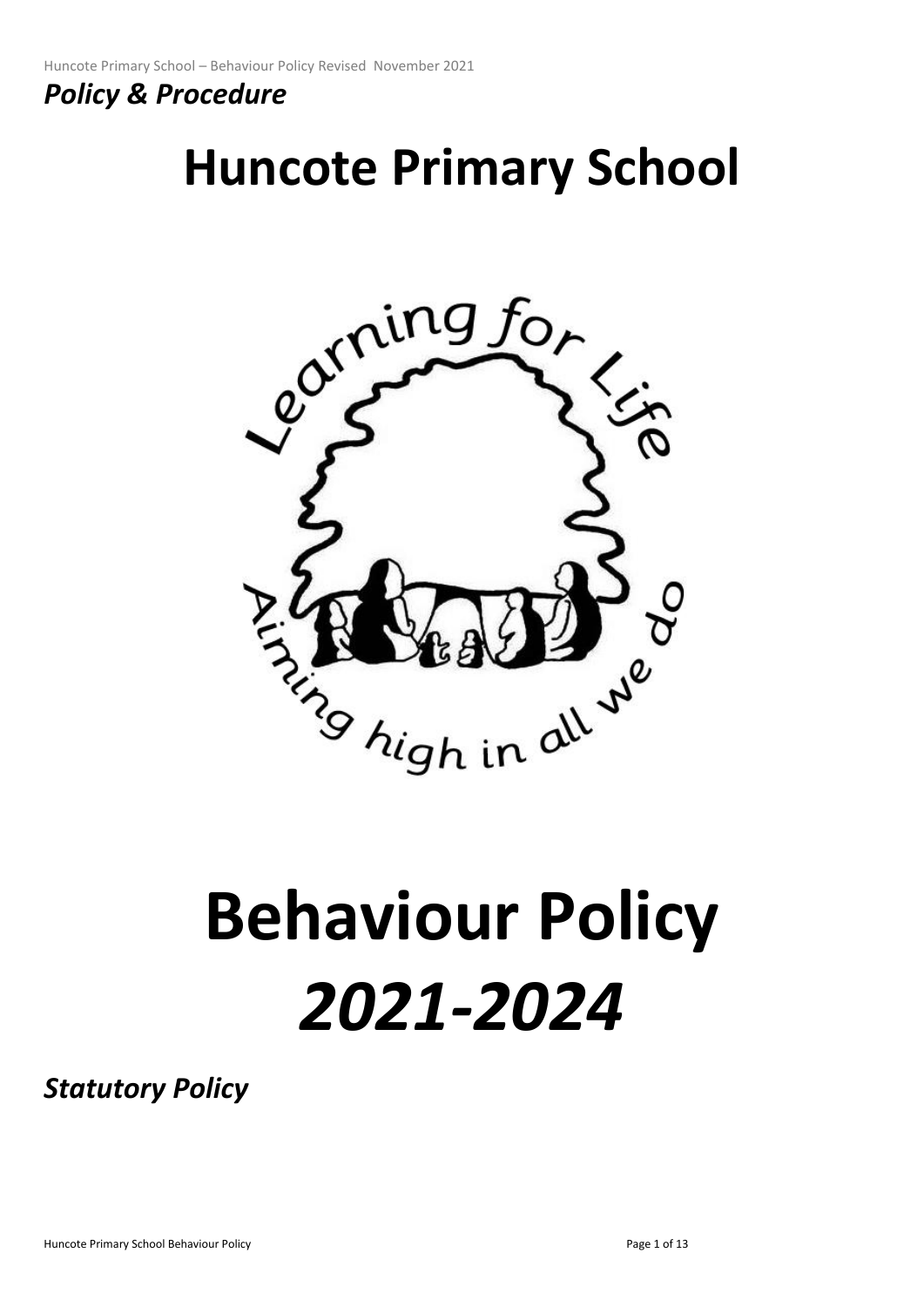# *Huncote Community Primary School*

# *Behaviour Policy*

*(including Restraint Policy – Appendix 3)*

# *Aims*

At Huncote Community Primary School we believe in 'Learning for Life' by 'Aiming high in all we do'. We therefore aim to:

- Provide a vibrant, stimulating and caring environment;
- Encourage our children to thrive academically, socially and emotionally;
- Engage our children in a creative, inspiring and inclusive curriculum;
- Motivate and inspire our children for a life-long love of learning;
- Work together within our school community to prepare our children for the challenges of modern life;
- Provide and promote a safe philosophy for the whole school community.

These aims are realised through effective working partnerships between staff, pupils, parents, governors, other schools, the Local Authority and the wider community. They are present through all school life and practice.

## *Introduction*

Every institution depends upon its members behaving in certain ways to achieve its purposes. A school's central purpose is concerned with children's learning. Good behaviour makes both effective teaching and learning possible. Bad behaviour disrupts these processes.

In the school, we define good behaviour as conduct that assists the school to fulfil its function, namely the full development of abilities and social skills of the pupils.

At Huncote Primary School we pursue a positive assertive approach to discipline. We believe that our school should be a happy and secure place for all. We aim to teach every child how to behave in a responsible and self-disciplined manner and how to care about the needs and rights of others.

## *Policy*

The legal responsibility for the discipline of the school lies with the governors who have delegated the day to day management to the Head teacher.

Class teachers and teaching assistants have day to day responsibility for the discipline of the children in their classes. They share the responsibility for the sensible behaviour of all children in and around the school with all staff who work within our school community. This should always be managed **within the context of whole school policies**. A caring classroom atmosphere helps to reinforce good behaviour. Midday supervisors share this responsibility during the lunchtime.

A **happy, caring environment** is fostered by all members of the school community, by encouraging the children to do their best, praising their efforts and being interested in them as individuals. Children respond to a caring system that appreciates their needs and strengths.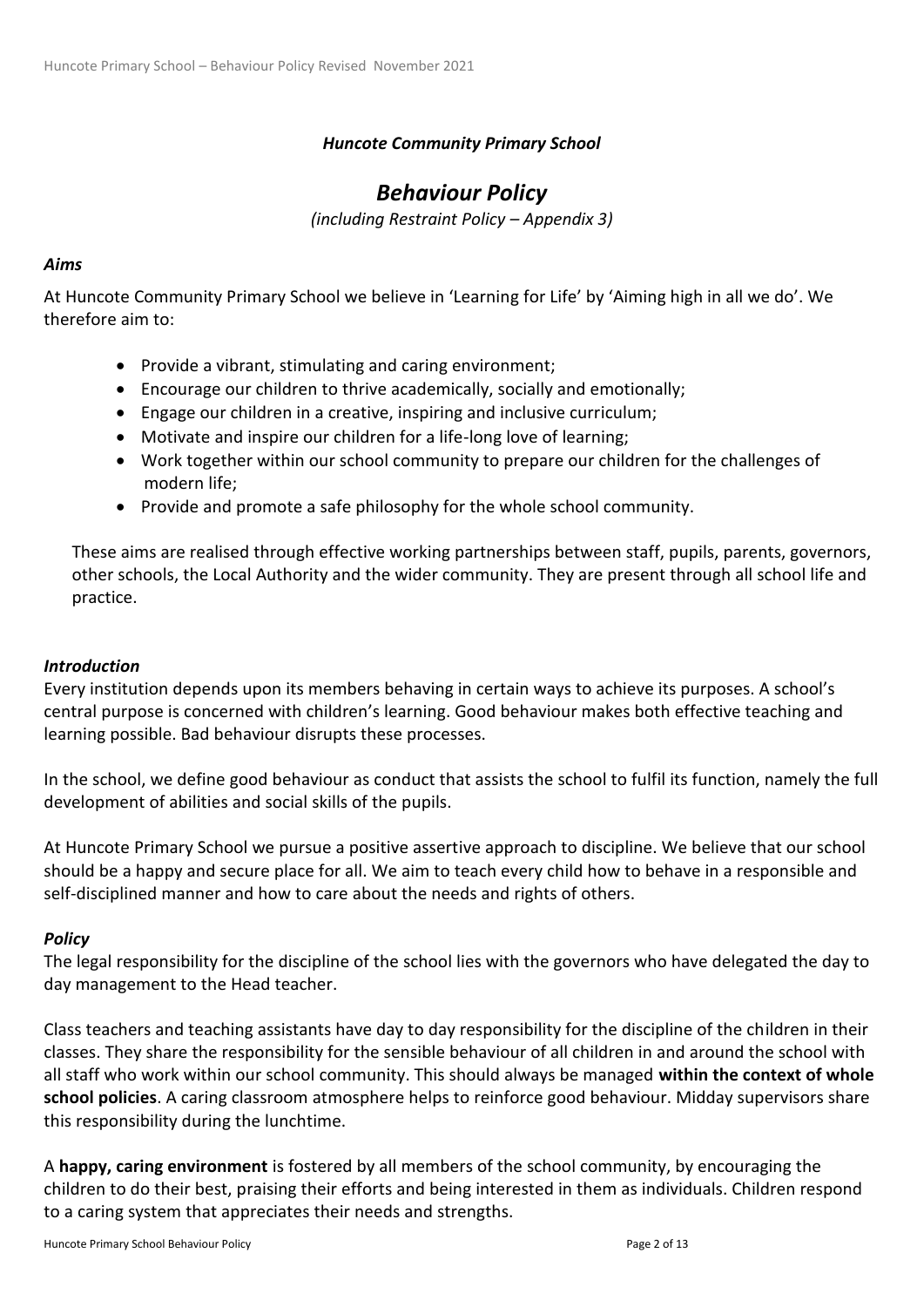**Appropriate behaviour** is a priority and is insisted upon at all times. Our pupils are taught to be polite and to display good manners. They are also taught to care for their school, its wider community and the people around them.

**Self-confidence and self-esteem** are important. Praise is given for politeness and for good or improved behaviour. The school uses the SEAL materials to help develop these qualities through classroom teaching.

Support staff, part time teachers and supply teachers are informed about problems facing particular children and of the methods being employed to overcome these problems. In this way the children can benefit from a **consistency of approach.** 

When necessary, children are given guidance on how to support a child who has been a victim of aggressive behaviour. *See Appendix 1* **(If someone is being unkind to you)**

If necessary, behaviour modification programmes are negotiated for specific children.

# *Huncote Community Primary School's Rules – as agreed with the children and displayed in a similar form in all classroom charters*

*In our school we agree that we all need to -*

- **1. Listen when someone is talking to us.**
- **2. Keep hands and our feet to ourselves.**
- **3. Respect everybody's rights, opinions and property.**
- **4. Use things fairly and share them.**
- **5. Always do our best**
- **6. Avoid disturbing the learning of others.**
- **7. Use appropriate language and always be polite.**
- **8. Do as adults ask – the first time.**
- **9. Walk around school quietly and safely.**
- **10. Treat visitors to school with courtesy and kindness.**

## **Outside**

*To make our playground a happy place, as well as following our class charters we will…* 

- $\triangleright$  Play safely so we don't hurt ourselves or others
- $\triangleright$  Share playground space fairly
- $\triangleright$  Keep the playground free of litter
- $\triangleright$  Befriend anyone who is on their own or unhappy.
- $\triangleright$  Stay out of any places that we have been asked to stay away from
- $\triangleright$  Let people join in our games, if they want to
- $\triangleright$  Listen for the whistle to end playtime stand still at the first and line up at the second

# **Lunchtime**

*To make our dining room hall a happy, healthy and safe place, we will…* 

- $\triangleright$  Walk at all times (quietly in the corridors)
- $\triangleright$  Try to make healthy choices
- $\triangleright$  Keep our lunch on our plates or in our lunch boxes
- $\triangleright$  Say please and thank you
- $\triangleright$  When eating, don't talk
- ➢ Talk quietly to children on only *our table*
- $\triangleright$  Put away our plates and cutlery properly
- $\triangleright$  Treat all school staff with equal respect.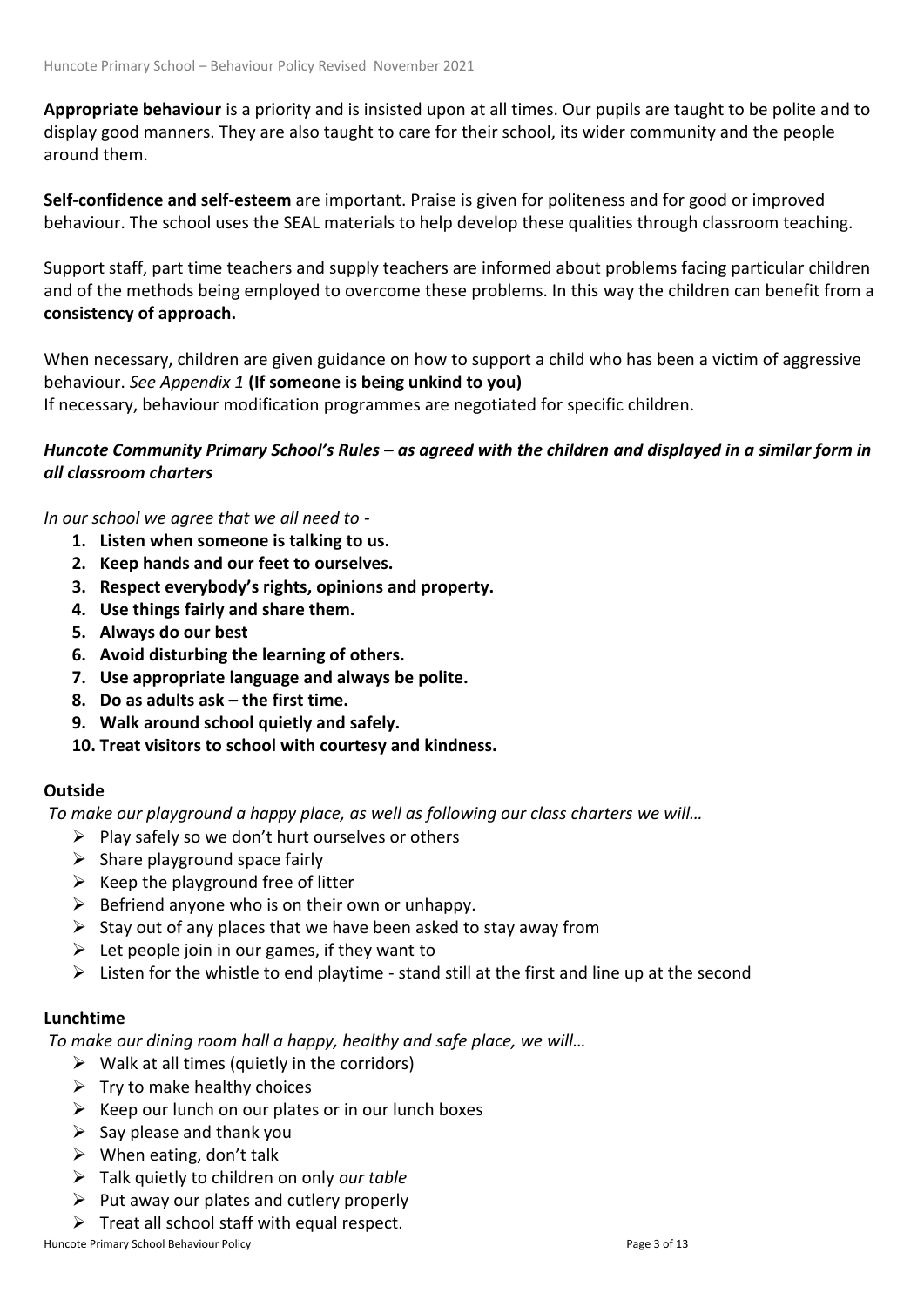# *Out of School Visits*

When pupils are engaged in out of school activities we expect the same high standard of behaviour as in school – based upon the *Huncote Community Primary School's Code of Conduct*

# *Rewards system*

All pupils are encouraged to gain team points on class dojo to acknowledge the following:

- good work,
- attitude to work,
- good behavior,
- or being helpful.

*(See Appendix 2 –* A guide for parents on how we celebrate success at our school*).*

Team point records are kept on class dojo and can be seen by parents at home. When children receive a postcard in assembly they are free to take this home to show family members.

This whole school approach to rewards enables us to monitor the success of the system and provides a framework for all members of the school community to work by.

All members of our school staff, including temporary and supply staff, are made aware of the rewards system and are supported in taking an active role.

## *Sanctions*

If a child misbehaves he or she is dealt with by the member of staff who witnesses the incident and the class teacher is informed if this is not the member of staff.

A system of consequences is applied should a child misbehave. The consequences are as follows:

- $\triangleright$  A warning is given for minor misdemeanours (such as talking when the class teacher is talking).
- $\triangleright$  If the child repeats the misbehaviour they will be given 1 strike on class dojo and a comment is added so parents can see why they have received a strike.
- $\triangleright$  If the child repeats the behaviour or exhibits another misbehaviour they will be given a 2 strike on class dojo and a comment is added so parents can see why they have received these strikes.
- $\triangleright$  If a third strike is received then that child misses play-time at break or part of their lunch-time. The child and member of staff have a talk at that time with the head teacher. A record slip is sent home to the parent detailing why the child has missed their play-time. (See Appendix 3).
- $\triangleright$  If the child appears three times in the at the Head teacher's office within two weeks, the child's parents will be contacted and, if necessary, a meeting will be arranged.
- $\triangleright$  At this meeting the Head teacher, Key Stage Lead Teacher, child and class teacher will draw up a behaviour agreement to be followed by the child. A copy of the behaviour agreement will go to the child, the parents, the class teacher and the Head teacher. This behaviour agreement will have the ultimate consequence that the child could be sent to another class to work for a whole day to avoid disturbing the learning of peers.
- $\triangleright$  If the behaviour does not improve, the Head teacher will become more involved. The behaviour agreement will be adapted and he/she will meet with the child's parents to discuss the expectations and ways forward.
- $\triangleright$  The behaviour policy will always be differentiated appropriately to take account of age, maturity and understanding. Thus, it may be necessary to develop specific reward systems for positive behaviour to support the development of specific individual children. This will be down to the discretion of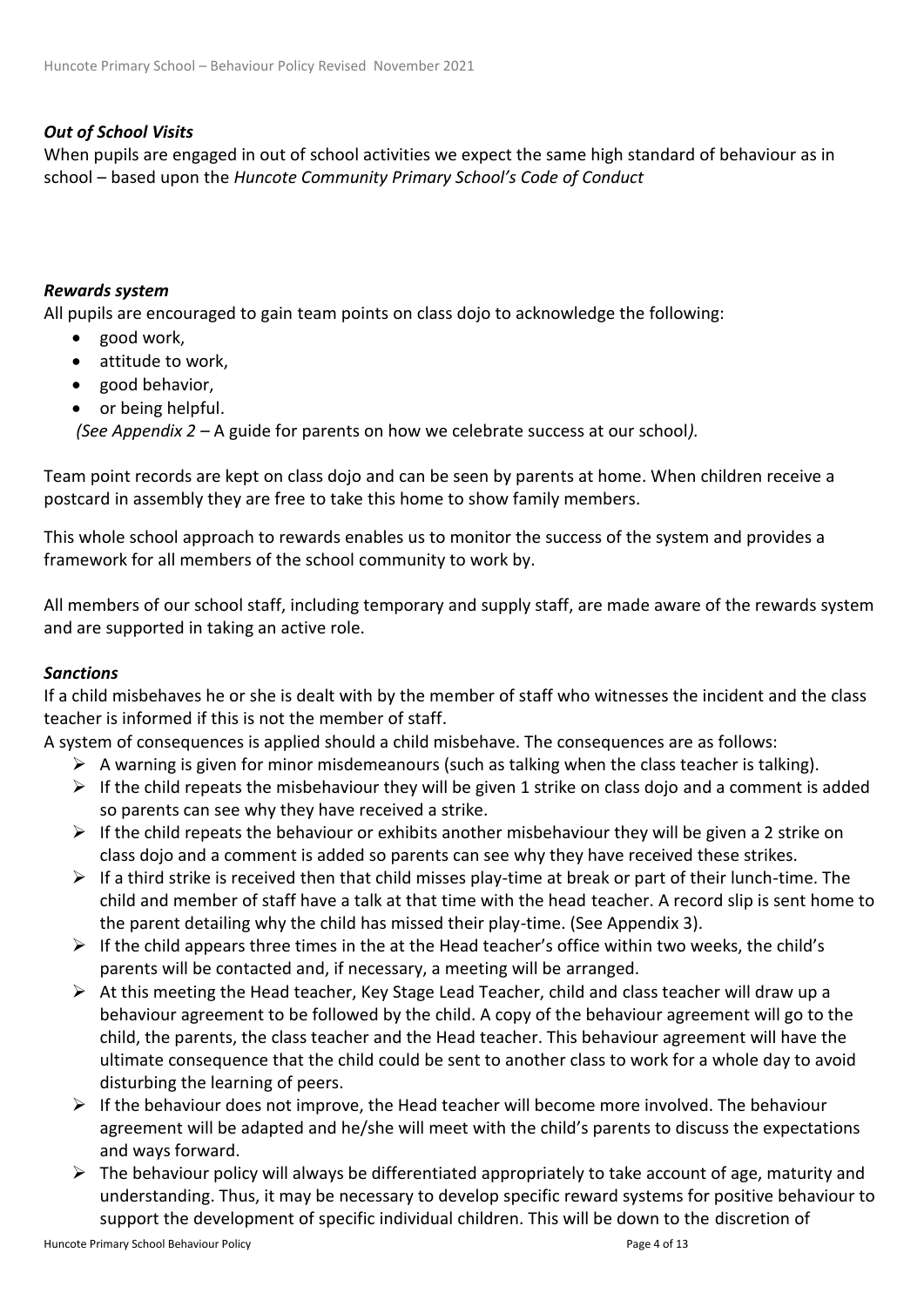teachers, in consultation with parents. It might also be that the Head teacher initiates such a system with individual children.

For severe misdemeanours (those in which behaviours put at risk the health and safety of others or severely affect the learning of others) a child can be escalated to stage 3 of the strike system or will be sent directly to the Head teacher, or a Key Stage Lead teacher should the Head teacher be absent. Members of teaching staff will record behaviour incidents on CPOMS which will alert the head teacher.

**The same system is used at playtimes and lunchtimes** (lunchtime supervisors feedback to class teachers at the end of lunchtime.

There is **no detention after school and there is no corporal punishment**.

# *Physical Restraint*

There may be occasions upon which physical restraint of pupils is deemed necessary, reasonable and justifiable. There will be members of staff who have undertaken training in Physical Restraint (TEAM TEACH). Restraint of pupils would only be taken in the circumstances outlined in the law relating to this subject (see Section 550A of the Education Act 1996: The Use of force to Control or Restrain Pupils. For further claification, see appendix 4).

# *Exclusion*

A pupil may be excluded from our school at **lunchtime** if his/her behaviour is so serious that he/she either represents a danger to himself/herself or others – this will reflect national guidelines.

If a pupil is being disruptive in lessons and his/her behaviour is so serious that he/she either represents a danger to others, or is significantly stopping other children in the class from learning, the Head may recommend to the governors that the pupil is temporarily or permanently excluded from our school. *Exclusion from school is the last resort and will, in all but the most extreme cases, be preceded by the steps outlined above.*

Our school has adopted the LA's policy on exclusion.

## *Equality Statement*

At Huncote Primary School, we actively seek to encourage equity and equality through our teaching. No gender, race, creed or ethnicity will be discriminated against. The school's Disability Equality Scheme will be followed and the use of stereotypes under any of the above headings will always be challenged.

# *Monitoring of the Behaviour Policy*

The Head teacher will continually monitor the application and effectiveness of this policy. The governors with responsibility for pastoral issues will also monitor.

Agreed & adopted by The Governing Body of Huncote Community Primary School

Signed……………………………………………………………………………….…. Date…………………………………………………………….

Chair of Governors

This policy will be reviewed every year or as required by legislation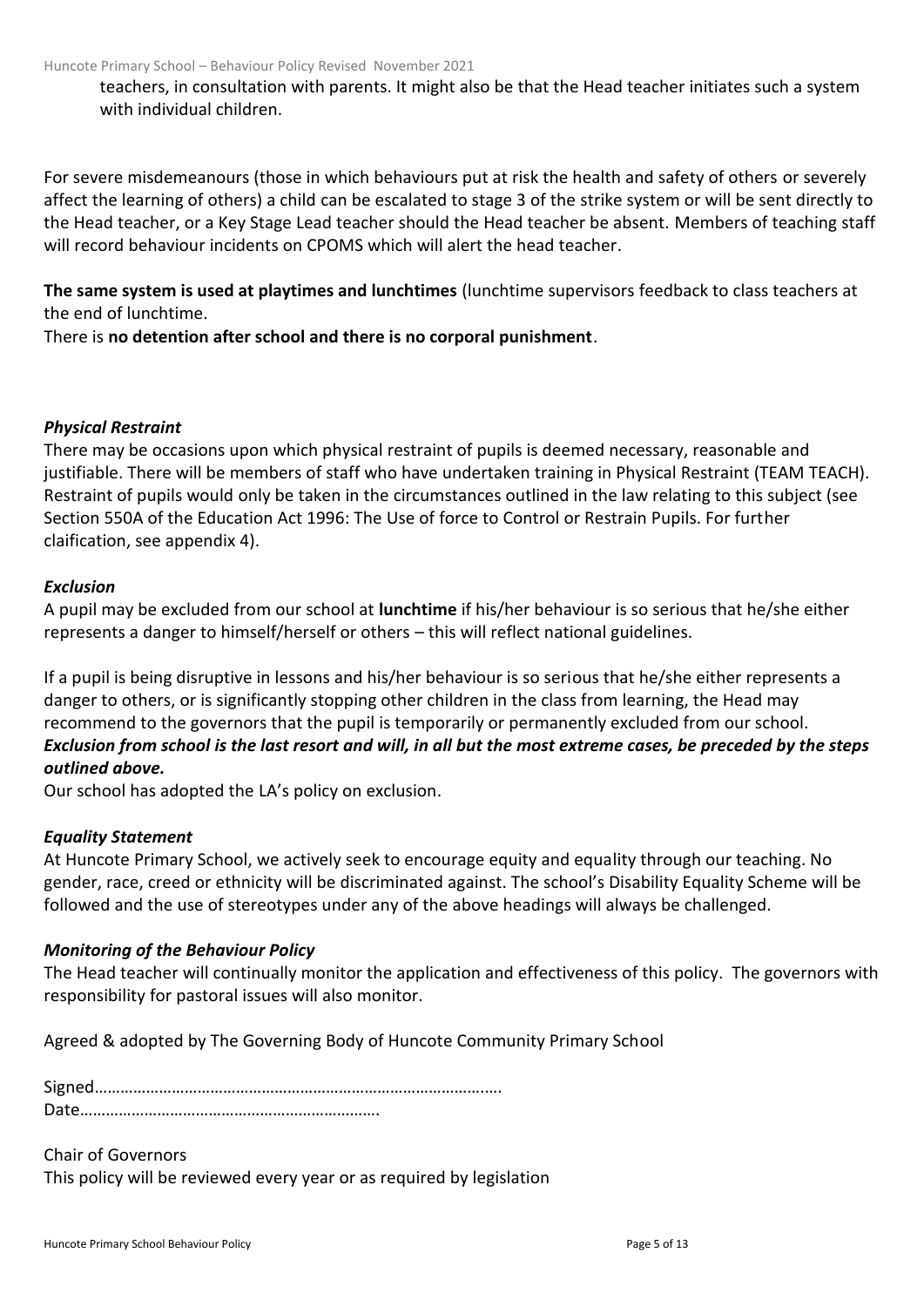Huncote Primary School – Behaviour Policy Revised November 2021 *Appendix 1*

# *If someone is being unkind to you*

**1 Tell your…**

**Friend** and / or… **School Councillor,** then… **Teacher**



Always tell someone in school

• Your teacher will talk to the pupil who is being unkind, the same day if possible, and check to see that the problem has stopped.

**2** *If the pupil continues to be unkind, tell…*



# **Mrs Houghton**

• They will talk to the pupil privately. They will remind him/her that he/she needs to stop being unkind. The pupil will miss 15 minutes at playtime.

**3** *If the pupil still continues to behave inappropriately, tell…*

# **Mrs Houghton again and she will speak to Mrs Cumberlidge who will…**

- speak to the bully and explain that he/she has to miss his/her lunchtime to talk and think about their behaviour with her.
- write to the pupil's parents to explain what has happened and to invite them into school.
- explain that the bully will be monitored at playtimes until the bully starts to behave kindly towards others.

*Hopefully, the bully will realise that he/she is being unkind and change their behaviour. The problem will stop.*

**4** *If the bully still cannot behave as we would expect in our school*

- Mrs Cumberlidge will meet with our governors and ask them whether they wish our school to keep someone who is so unkind to others.
- Mrs Cumberlidge or Mrs Houghton meet with the bully's parents and explain the outcome of the meeting.

Remember. Bullying is something that happens **S**everal **T**imes**O**<sup>n</sup> **P**urpose

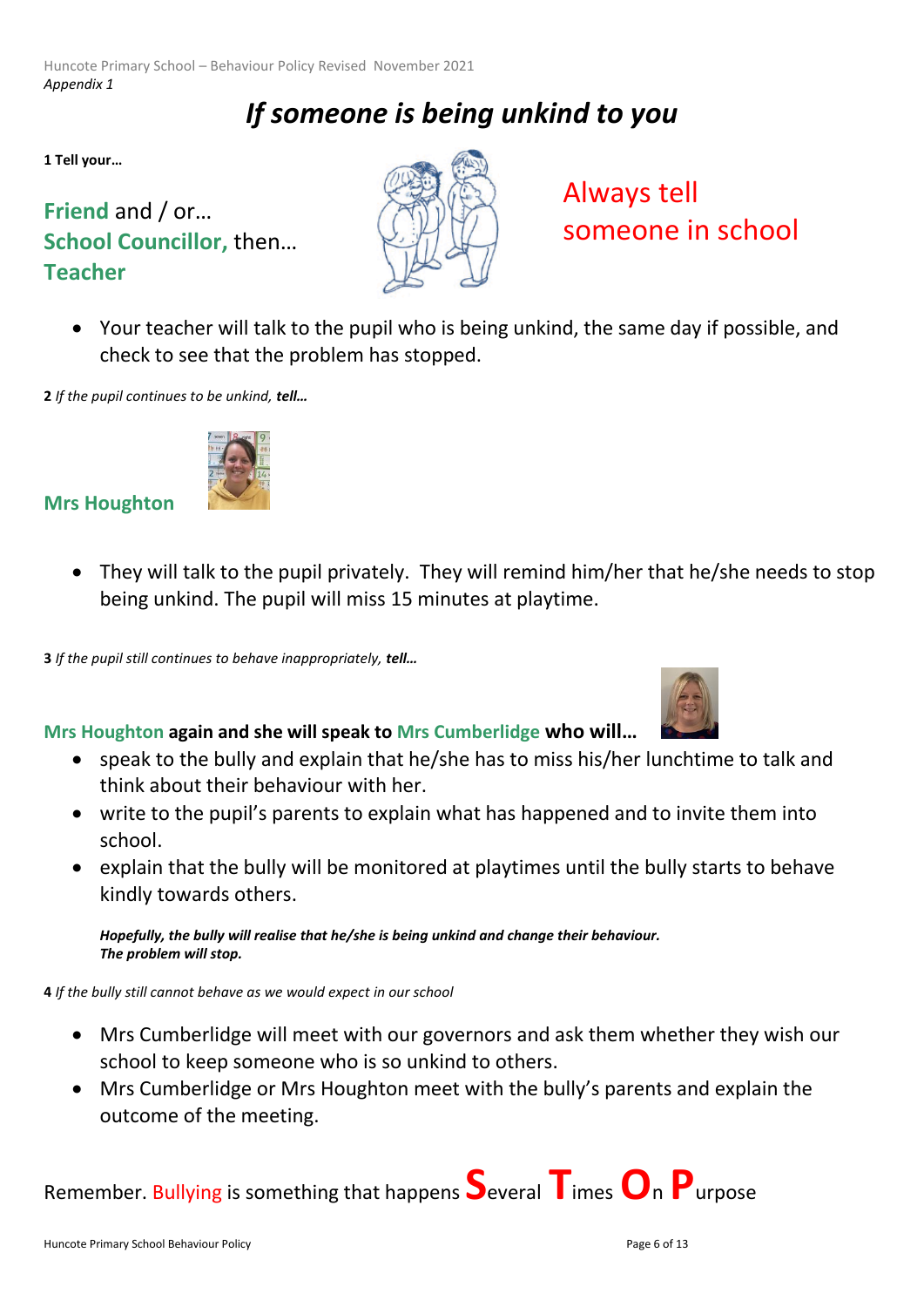

*Do you know what to do if someone is being unkind to you?*

**Be Kind Be Friendly Be Thoughtful** 

# Always tell someone in school!

Tell one of your friends.

> Tell your teacher….

*If it continues, tell…*

**Mrs Houghton**





….or tell one of your other trusted adults in school.

Mrs Houghton will talk to the pupil privately. They will remind him/her that he/she needs to stop being unkind. The pupil will miss 15 minutes at playtime.

*If it continues,* **Mrs Houghton** will speak to Mrs Cumberlidge

Mrs Cumberlidge will take a number of actions to support you and get the problem to stop.

Remember Bullying is something that happens

 $\mathbb{H}$  of Behaviour Policy Policy  $\mathbf{A} \cap \mathbf{A} \subset \mathbb{R}$  and  $\mathbb{R}$  and  $\mathbb{R}$  is  $\mathbb{R}$  and  $\mathbb{R}$  and  $\mathbb{R}$  is  $\mathbb{R}$  and  $\mathbb{R}$  is  $\mathbb{R}$  and  $\mathbb{R}$  is  $\mathbb{R}$  and  $\mathbb{R}$  is  $\mathbb{R}$  and  $\mathbb{$ **S**everal **T**imes **O**<sup>n</sup> **P**urpose

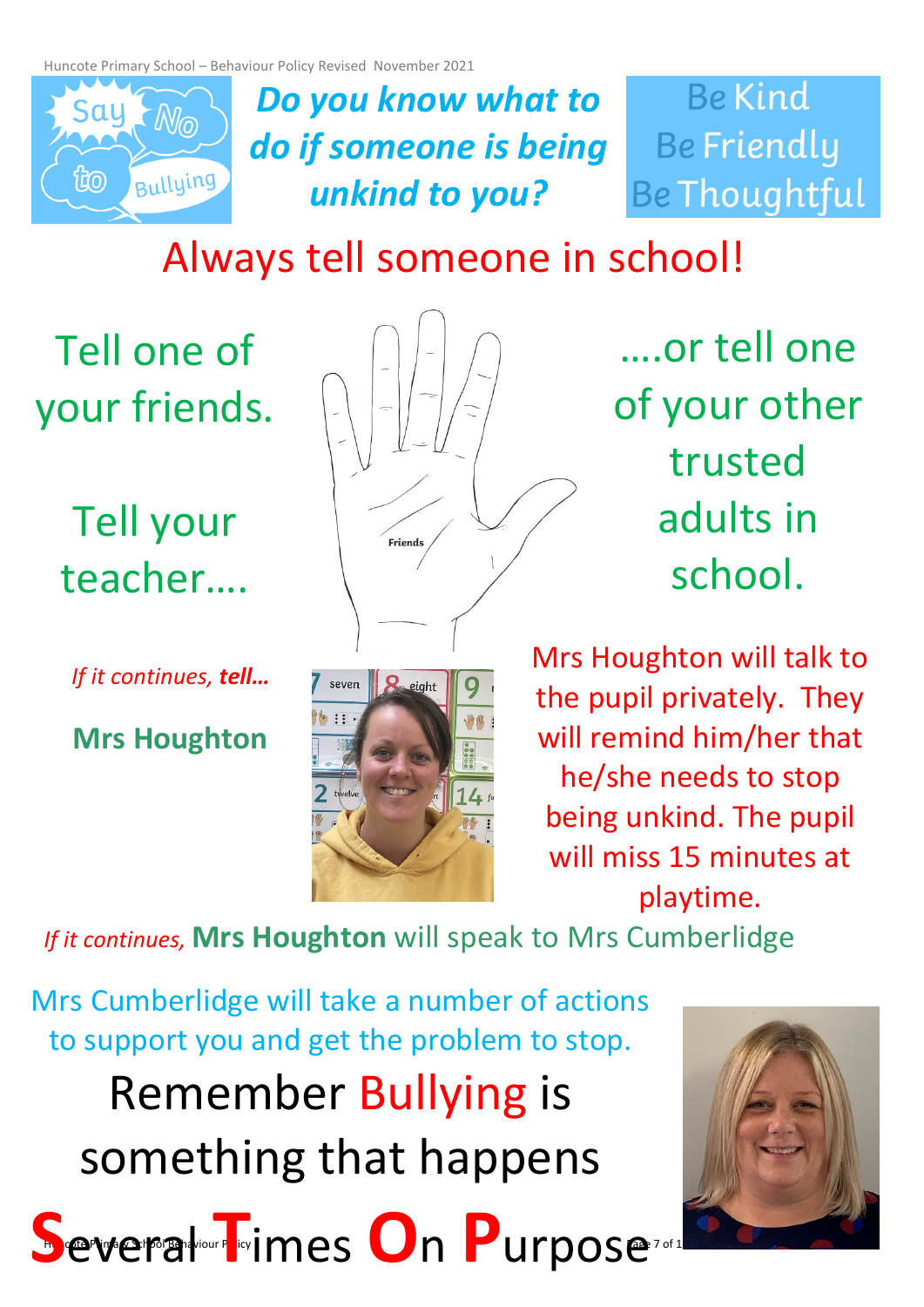*Huncote Community Primary School – Merit Award System*

# Huncote Primary School



A guide for parents on how we celebrate success at our school via:

# Team points / Class Dojo Points, Postcards, and Awards Assemblies.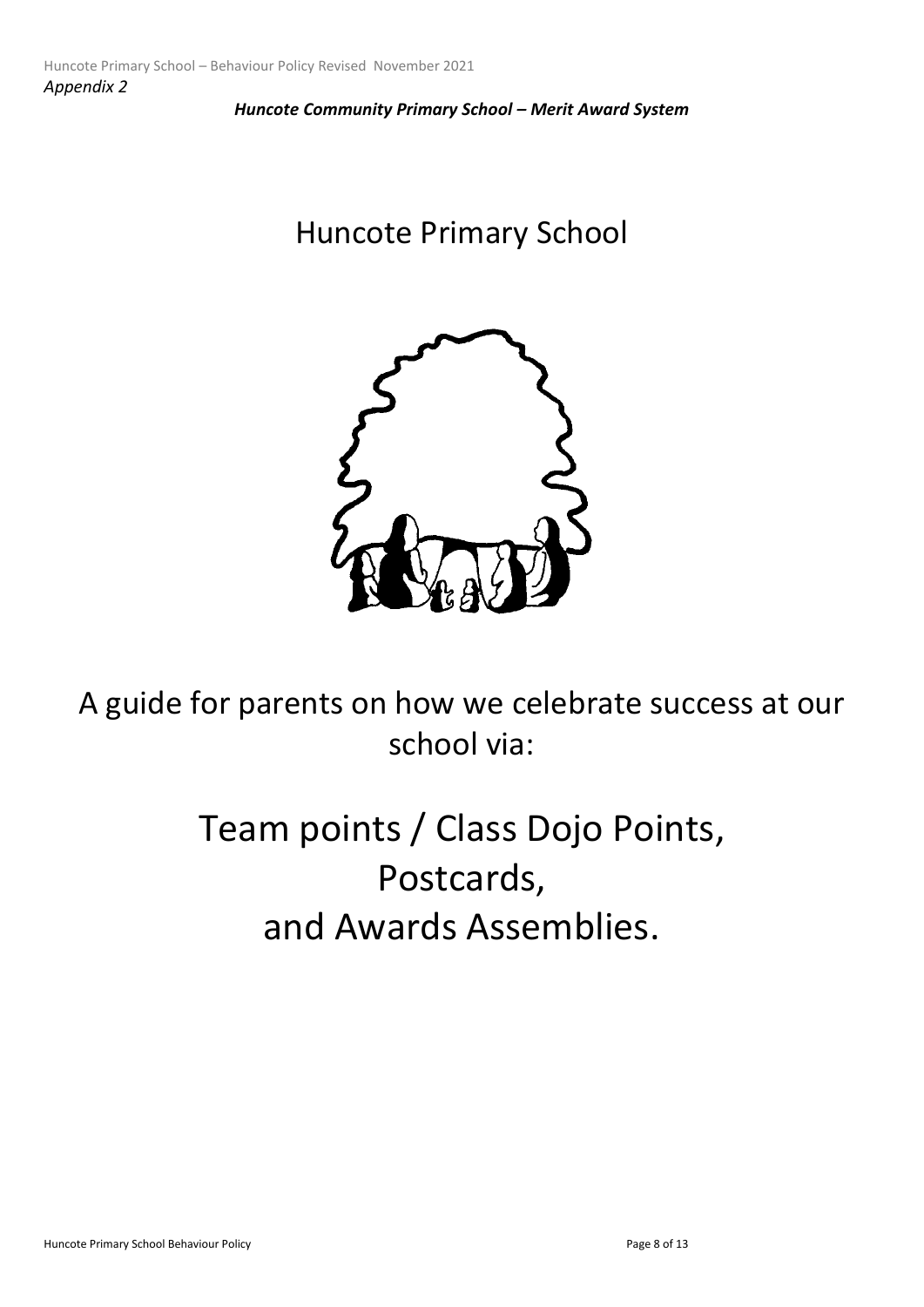- Each child throughout the school each year belongs to a team colour red, green, yellow or blue.
- Each child in school works towards gaining their bronze, then silver, then gold awards throughout each year. If they achieve their gold award before the end of the year then there is a special Head Teacher's Award.
- Every teacher or adult in school can give out team points or class dojo points to reward their children for good work, attitude to work, good behaviour or being helpful. When these are given out they may be given a sticker as well (especially for the younger children).
- Every week each child collects points for themselves that count towards their team point charts for their bronze, silver or gold award and also towards their team colour score for the whole school.
- Every week we celebrate our work in a school sharing assembly. This is also where each teacher usually gives out 2 postcards to their class for good work, attitude to work, good behaviour or being helpful for example.
- •We will hold special open assemblies at the end of every month. These will follow the usual format and any parent is welcome to attend. This assembly is also where the children who have achieved their bronze/silver/gold award will be presented with their certificate. The teachers will secretly invite the parents of those children to attend if they possibly can, the children will not be aware that they are going to be presented that day with their certificate.

# • **To gain the bronze, silver or gold awards the children must earn the following team points / class dojo points:**

- 50 team points = Bronze award
- 100 team points = Silver award
- 150 team points = Gold award
- 200 team points = Head Teacher's Special Award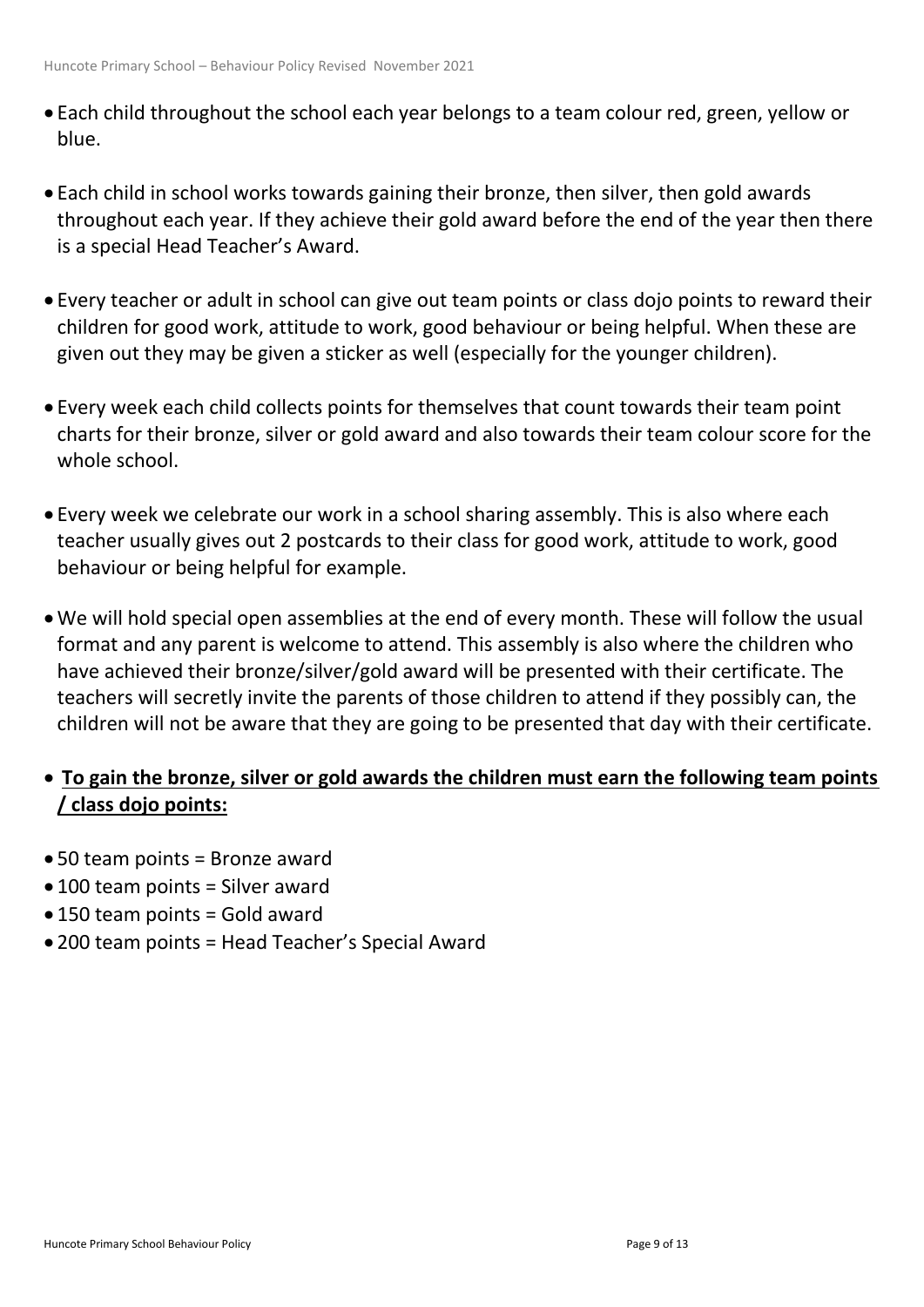Huncote Primary School – Behaviour Policy Revised November 2021 *Appendix 3*

Dear Parent/Guardian,

| Today your child    | has received 3 strikes as part of our behaviour system for the |
|---------------------|----------------------------------------------------------------|
| following reason/s: |                                                                |

\_\_\_\_\_\_\_\_\_\_\_\_\_\_\_\_\_\_\_\_\_\_\_\_\_\_\_\_\_\_\_\_\_\_\_\_\_\_\_\_\_\_\_\_\_\_\_\_\_\_\_\_\_\_\_\_\_\_\_\_\_\_\_\_\_\_\_\_

As a consequence of this he or she:

□ has received a 15 minute detention at break / lunchtime today

□ will receive a 15 minute detention at break / lunchtime tomorrow.

Please sign and date this form to confirm that you have received this information.

\_\_\_\_\_\_\_\_\_\_\_\_\_\_\_\_\_\_\_\_\_\_\_\_\_\_\_\_\_\_\_\_\_\_\_\_\_\_\_\_\_\_\_\_

Yours sincerely,

Signature of parent:\_\_\_\_\_\_\_\_\_\_\_\_\_\_\_\_\_\_\_\_\_\_\_\_\_\_\_\_\_\_\_\_\_\_ Date:\_\_\_\_\_\_\_\_\_\_\_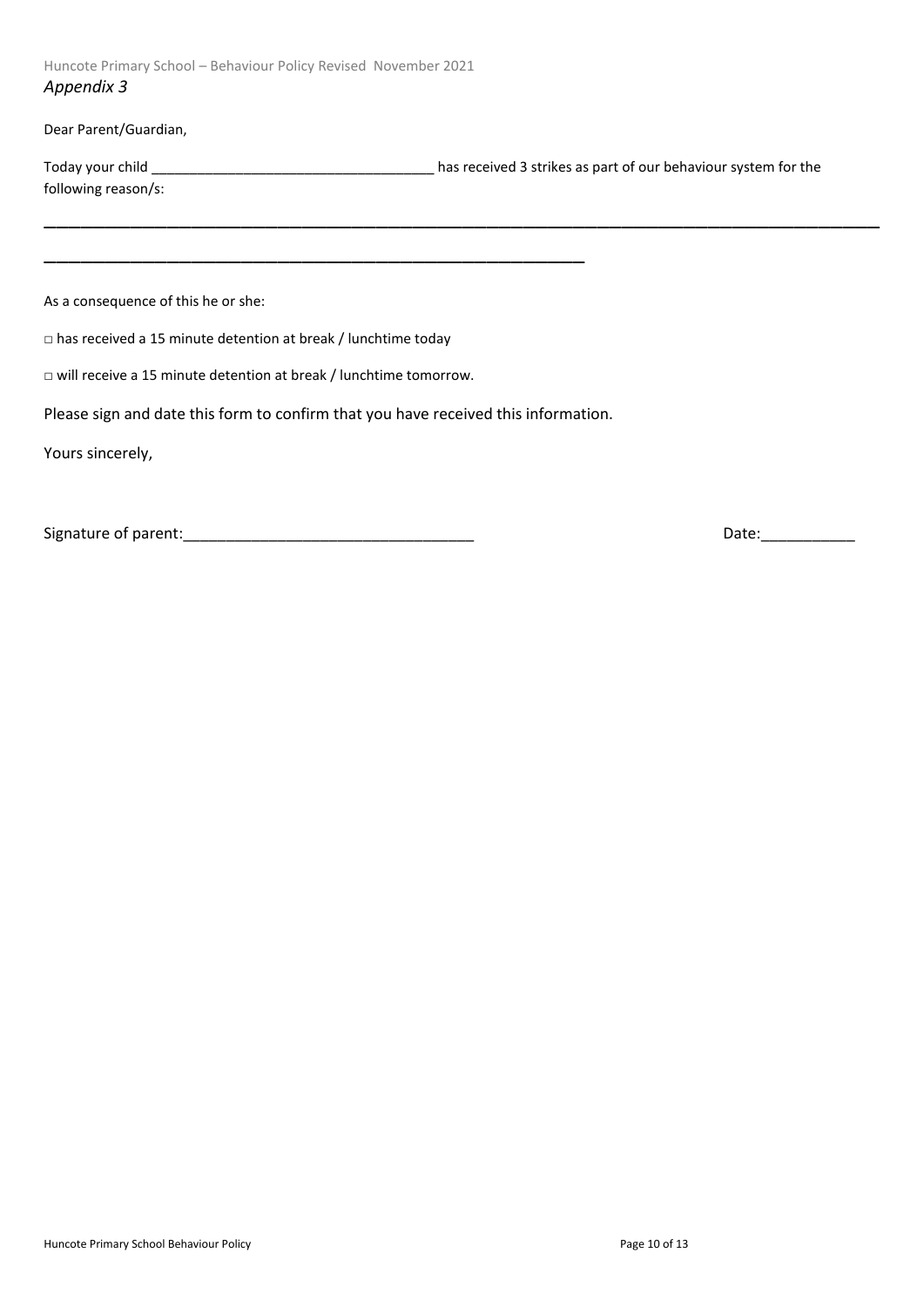# **Physical Restraint**



The school will have members of staff who are trained in the use of physical restraint in low ri

We are required by law to include within our Behaviour Policy a section on the physical restraint of children (Section 93 of the *Education and Inspections Act 2006* - DCSF non-statutory guidance *The Use of Force to Control or Restrain Pupils*). It is not part of our Behaviour Policy to physically manhandle children, and in the normal course of events it is unnecessary. However, there are occasions when we will touch children - giving them a guiding hand, congratulating them, comforting etc. (reference here should also be made to the school's Child Protection Policy)

# *Aims*

Our aim throughout is to maintain good discipline and to care for each child. Consequently, members of staff will guide a child verbally, but they will only restrain if a child is unwilling to comply with reasonable requests. All members of staff are authorised to act on the Head teacher's behalf, should the need arise.

# *Principles*

There are a limited number of occasions when reasonable force may be used to control or restrain a pupil:

- ➢ Everyone has the right to defend him/herself against an attack, provided a disproportionate level of force is not used.
- $\triangleright$  In an emergency- for example, when a pupil is at immediate risk of injury, or potentially so. Any member of staff is entitled to intervene – but **whenever possible a member of staff who is trained in the use of physical restraint should be called upon to manage the situation.**
- $\triangleright$  Similarly, if a pupil is about to injure another pupil, then any member of staff may intervene.
- $\triangleright$  If a pupil is about to commit a criminal offence.
- $\triangleright$  If a pupil is about to cause damage to property.
- $\triangleright$  If a pupil is engaging in behaviour prejudicial to the maintenance of good order and discipline.

# *Examples*

Examples of behaviour that might lead to restraint in our school:

- $\triangleright$  A pupil is refusing to leave his/her parent/guardian to come into school
- $\triangleright$  A pupil goes to run out of the classroom and does not stop when told to do so. They may be held by a member of staff and walked back into the classroom where they can talk about appropriate behaviour;
- $\triangleright$  A pupil has a temper tantrum in the classroom, upsetting to the other children. They may be removed to a quiet area to calm down, for their own safety and that of the other children;
- $\triangleright$  A pupil gets angry and threatens to hit another child, or starts to do so. A member of staff will intervene, and if necessary hold the pupil until they have calmed down, before taking both pupils to one side to discuss the behaviour and the cause of the disagreement.

# *Methods of restraint*

There is no universal judgement regarding what is appropriate, safe or legally justifiable in every case. Staff must be guided by their own professional judgement. The school commits to have at least two members of staff trained in the use of physical restraint (TEAM TEACH). Whenever possible these staff will advise others on appropriate use. All members of staff are authorised to use physical restraint, if absolutely necessary The restraint applied should be non aggressive, as limited as possible and sufficient only to maintain the pupil in a safe state. In exceptional circumstance it may not be possible, or in the pupil's best interests, to exercise physical restraint. The school follows the LA's guidance and practice on the use of physical restraint.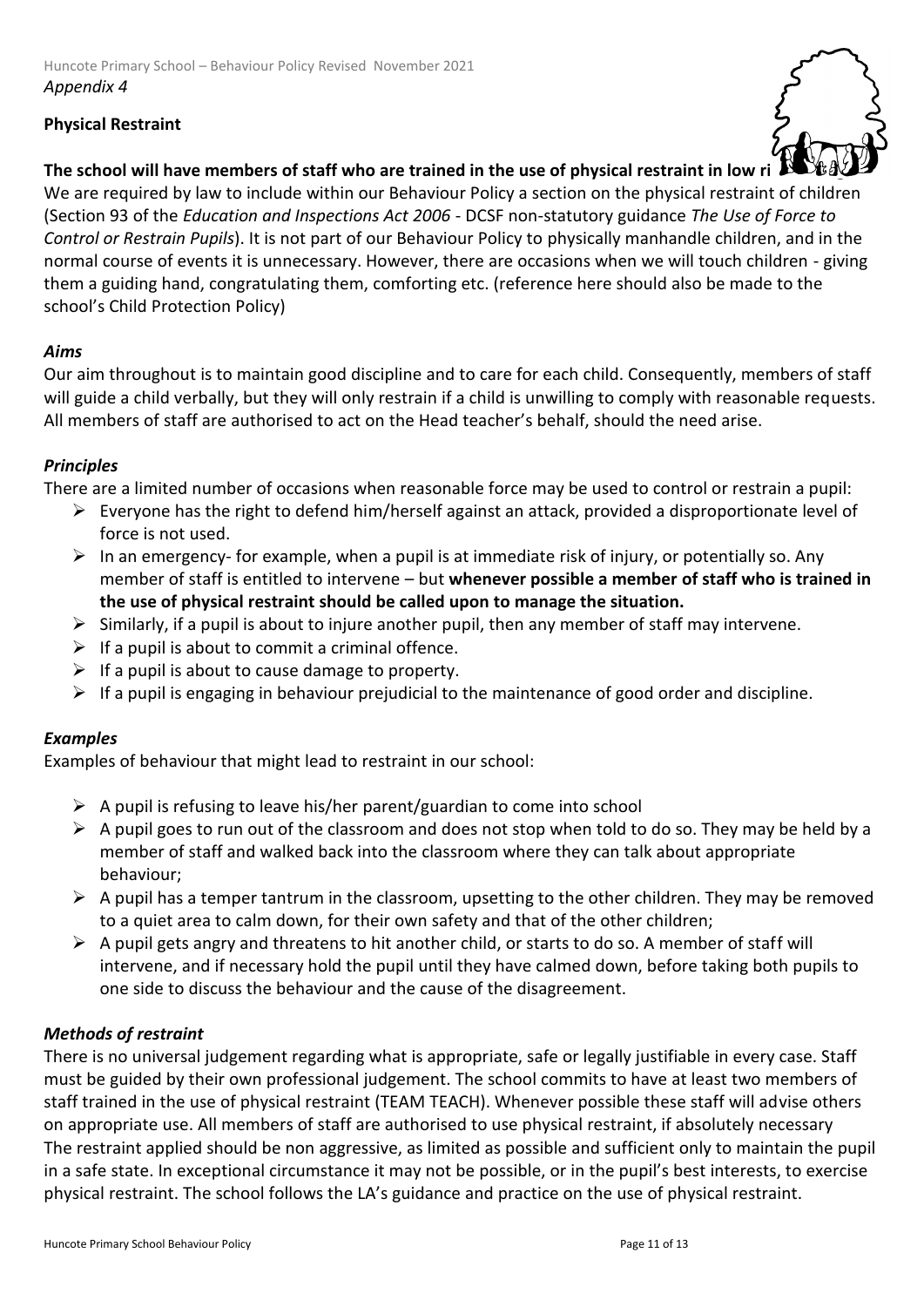# *Follow-up & Records*

 $\triangleright$  If a pupil is restrained, it MUST be recorded to ensure that all know about the event and that it comes clearly within the school's Behaviour Policy. It is essential that staff inform the Head teacher verbally after a restraint incident, and then records the details. **Copies of approved County Council recording forms should be forwarded to Access and Welfare.**

The paper record includes

- $\triangleright$  date and time of incident;
- $\triangleright$  name of pupil or pupils involved;
- $\triangleright$  name of member(s) of staff involved;
- $\triangleright$  names of any other witnesses;
- $\triangleright$  details of incident, reason for use of force, location;
- $\triangleright$  pupil response and outcome;
- $\triangleright$  details of any injuries sustained by pupil or member of staff;
- $\triangleright$  the record must be signed.

## *Parental Contact*

Ideally, parental contact should be made verbally and face-to-face, so we would expect that a member of staff speaks to the parent after school. Where parents do not come to school, telephone contact should be made. In all cases, the parent should be invited to come to school to discuss the incident. If it is impossible to contact the parent on the same day as the incident, they should be contacted as soon as possible afterwards, verbally (preferably face-to-face, if not then by phone) or at least by letter (records/copies should be kept).

#### **Complaints**

As with all school matters, complaints should be dealt with by the parent seeing the class teacher or the Head in the first instance. If the matter is unresolved, then the parents have the right to instigate a complaint to the Governing Body. Our school has adopted the **LA's recommended Complaints Policy**

## **Statemented Children**

Children with special educational needs who may need regular restraint should have a HANDLING POLICY attached to their IEP. This must be agreed to and signed by the parents before being put into practice. Follow-up to any restraining incident should be recorded and reported to the parents as with any other child.